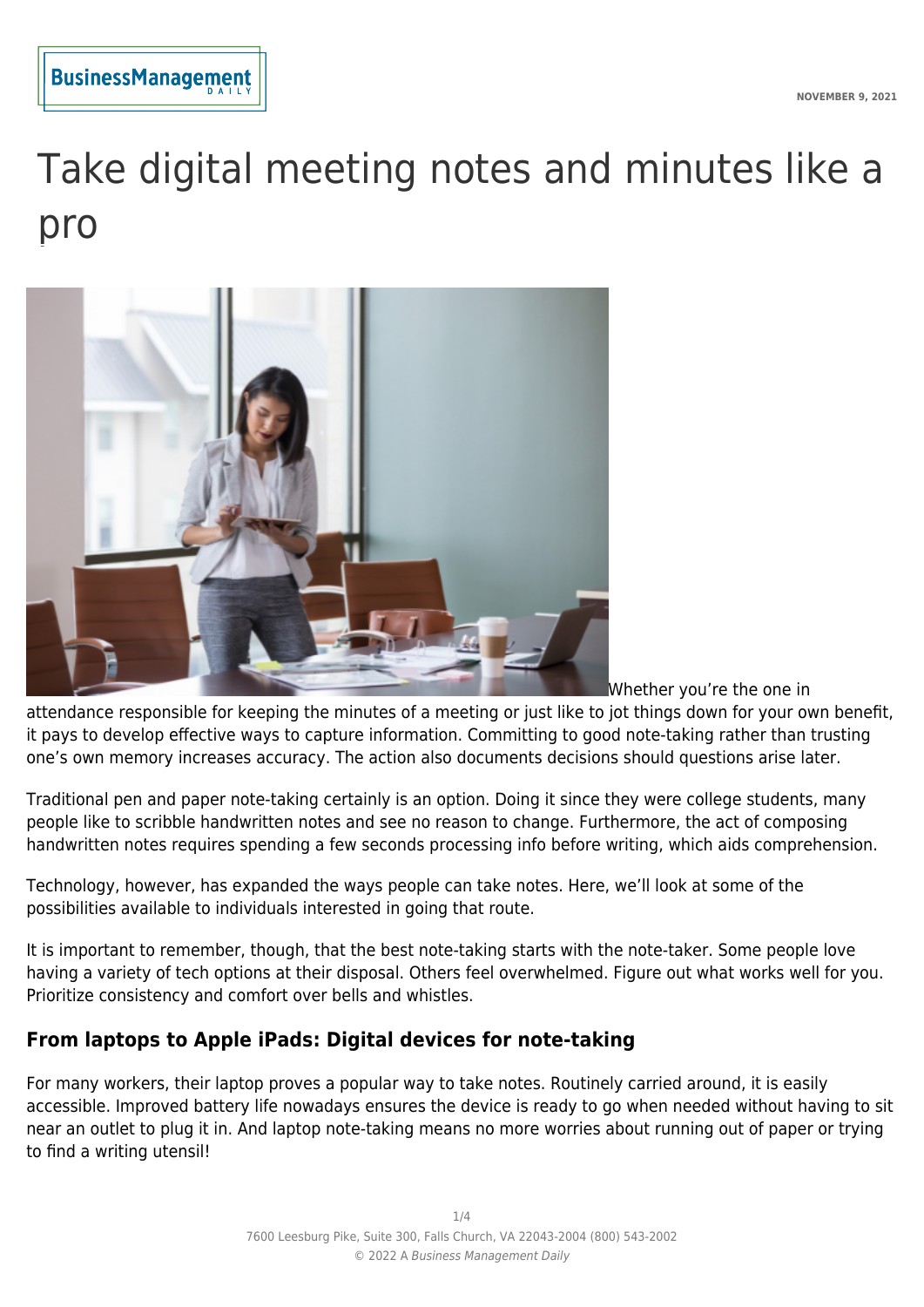Adept typists often like the speed at which laptops allow them to put down information. Typing also is a godsend to note-takers with messy handwriting who may find it hard to share their notes or even reread material themselves down the line.

Some people take notes on their iPhone, especially to just jot reminders or due dates. For lengthier note-taking, an easy-to-carry tablet presents more options. In addition to typing, digital writing and drawing with an Apple pencil or other stylus designed for their particular tablet become possibilities. Essentially, they can create digital notebooks that mimic the familiar process of taking paper notes but with additional perks. Some even choose a lined background that resembles notebook paper. If desired, programs exist to turn handwritten text to type.

# **Advantages of digital note-taking**

Anyone who has ever lost their paper notes or forgotten them somewhere understands the attraction of cloud storage. Digital devices enable backups and easy retrieval from anywhere. Digital documents also are very sharable compared to distributing photocopied notes.

## **Other potential pros of digital note-taking include:**

- Ability to organize material by cutting and pasting, color coding, and adding headers.
- Ability to quickly vary text size, font, color, and highlighting.
- Ability to add in pictures, slides, audio recordings, photos of whiteboards, and other helpful supplements.
- Ability to expand a section of notes as new info or thoughts arise without having to physically scrunch it in.
- Ability to search on terms to easily locate information.

# **Popular note-taking apps and software**

Some people choose to head to their Google Drive and open up a new Google Doc on which to take notes. Others employ a Microsoft Word page (made more team-friendly with Microsoft Teams). The familiarity of these set-ups makes them attractive and convenient.

"As a virtual assistant, I am taking notes during meetings daily, sometimes multiple times a day. The best tool for it is Google Docs," says Stella Gregory, founder of [Stellar Virtual Assistant Services](https://www.stellarvirtualassistantservices.com/). "My favorite way to do it is to send out an agenda to everyone who will be attending the meeting a day or so before the meeting, and then I take notes directly on that agenda. I color code take-away items and even tag in the document people if they are not on the Asana board for the project. This saves you from having to send out the notes afterward to everyone."

Be aware, however, that a variety of other note-taking options exist. Especially for frequent note-takers, it can pay to explore what's available for your digital device. Have you used the Cornell method of note-taking since you were a college student? Are you a visual person who loves Sketchnoting? Chances are high you can find an app that includes the template or whiteboard perfect for your preferences.

When examining, keep in mind that the popular iPad Pro and other Apple products operate on iOS and macOS.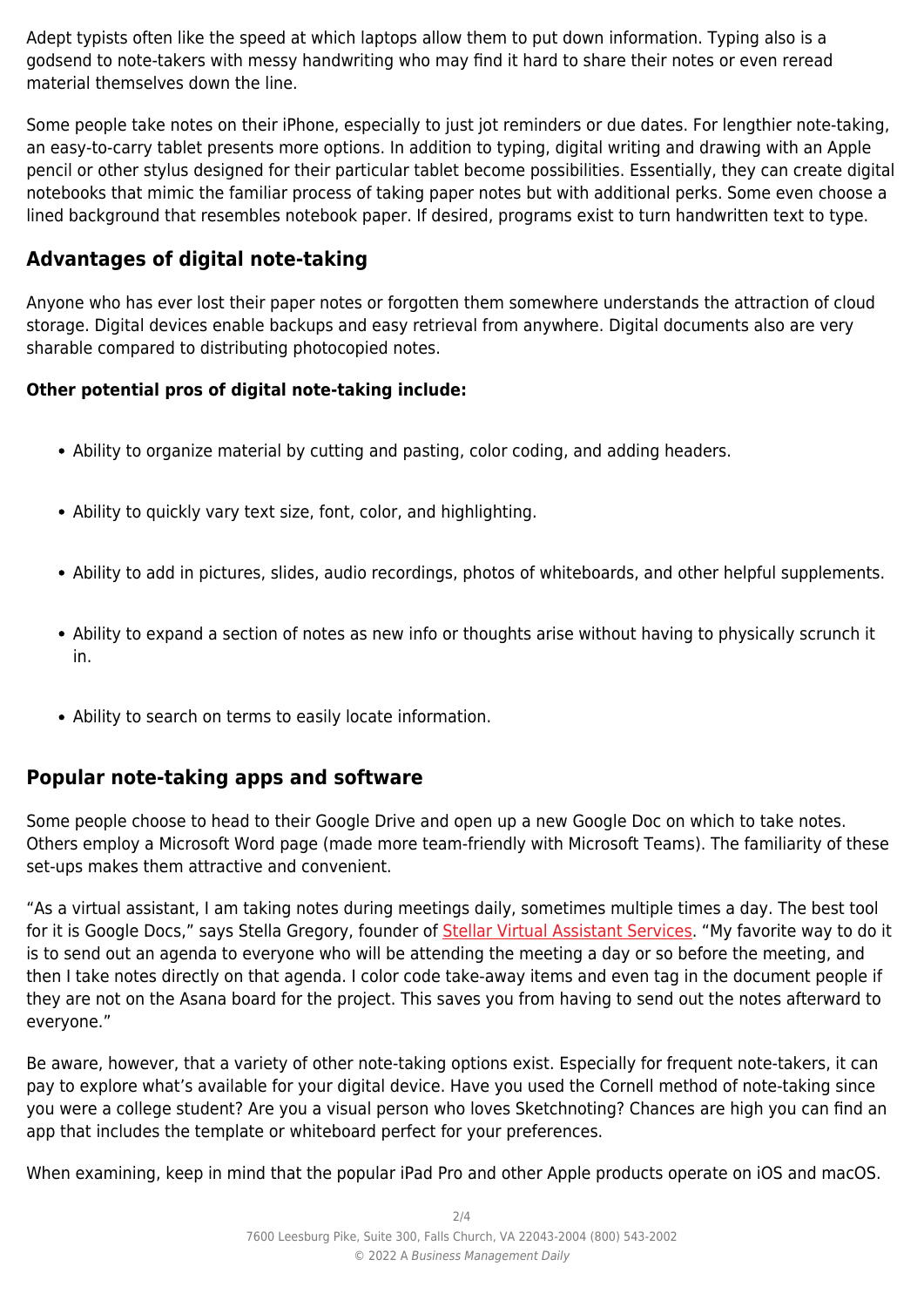Other digital devices typically employ an android mobile operating system.



#### **include:**

**Common note-taking apps**

- Microsoft OneNote
- Google Keep
- Evernote
- GoodNotes
- Hive Notes
- Notability
- Apple Notes

Talk to individual users, and you'll encounter a variety of opinions about what they like and why.

"As a young techie, I only ever use digital notes. At the moment I'm in love with GoodNotes 5," says Paul Baterina, COO and marketing manager of [Sleep Advisor](https://www.sleepadvisor.org/). "This iOS app works incredibly well with my Apple Pen. It gives me a natural writing experience, saves the environment by being paperless, and I can easily share my notes on the go. It's been a lifesaver countless times!"

Tech writer Jessica Carrell, founder of **AnySoftwareTools**, favors Evernote. She says, "I use Evernote because it has plenty of features that take my note-taking to new heights. For one, you can add tags at the bottom of your notes to make them more locatable. You can also upload handwritten notes, which is a big plus for me because I